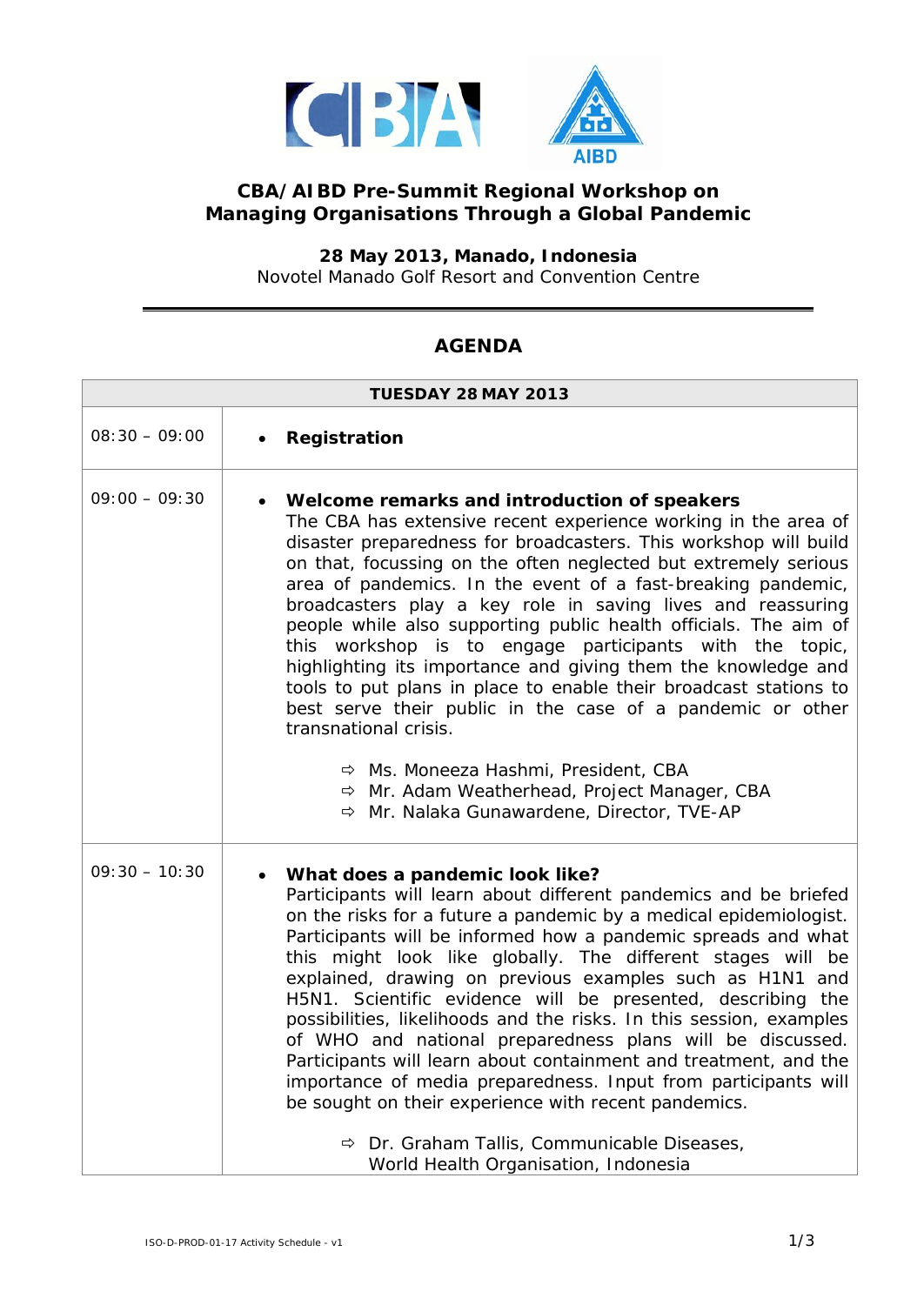| $10:30 - 11:00$ | Tea/coffee break                                                                                                                                                                                                                                                                                                                                                                                                                                                                                                                                                                                                                                                                                                                                                                                                                                                                                                                                                                                                                                                                                                                                                                                                                                                                                                                                                                                                                                                                                                                                                       |
|-----------------|------------------------------------------------------------------------------------------------------------------------------------------------------------------------------------------------------------------------------------------------------------------------------------------------------------------------------------------------------------------------------------------------------------------------------------------------------------------------------------------------------------------------------------------------------------------------------------------------------------------------------------------------------------------------------------------------------------------------------------------------------------------------------------------------------------------------------------------------------------------------------------------------------------------------------------------------------------------------------------------------------------------------------------------------------------------------------------------------------------------------------------------------------------------------------------------------------------------------------------------------------------------------------------------------------------------------------------------------------------------------------------------------------------------------------------------------------------------------------------------------------------------------------------------------------------------------|
| $11:00 - 12:30$ | Business continuity and disaster preparedness<br>For a business to be useful, it needs to have an operational plan<br>to handle the unexpected. In this session a business continuity<br>and crisis management expert will guide participants through the<br>fundamentals of business continuity, specifically focusing on<br>areas of business continuity plans for pandemics. Participants<br>will be asked to consider their own organisation's critical<br>functions, human resource policies, command structure and<br>communication chains. The importance of training and exercises<br>highlighted, as will the necessity of links with<br>will<br>be<br>government, NGOs and essential agencies, such as the police.<br>The possibility of high worker absenteeism and security risks will<br>be discussed. There will also be an overview of how human<br>resource management could play an important role during an<br>outbreak. Participants will be asked to share their organisation's<br>current business continuity or crisis management plan and<br>reflect on how prepared they are for a fast-breaking pandemic.<br>$\Rightarrow$ Dr. Goh Moh Heng, President, BCM Institute / Managing<br>Director, GMH Continuity Architects, Singapore                                                                                                                                                                                                                                                                                                            |
| $12:30 - 14:00$ | Lunch                                                                                                                                                                                                                                                                                                                                                                                                                                                                                                                                                                                                                                                                                                                                                                                                                                                                                                                                                                                                                                                                                                                                                                                                                                                                                                                                                                                                                                                                                                                                                                  |
| $14:00 - 15:30$ | Broadcasting during a pandemic<br>During a disaster, the public's demand for information soars.<br>This session focuses on the critical communications role a<br>broadcasting organisation plays during a disaster. This role is<br>well beyond the provision of news and encompasses the delivery<br>of vital information prior to, during and after a disaster, which<br>often saves lives and property. Participants will explore the<br>issues of trust and public service broadcasting and the dual roles<br>of providing news as well as the social responsibility of providing<br>information that assists communities and disaster combat<br>agencies. Areas of disaster reporting will be covered, including<br>fact checking and interviewing experts. The issue of rumours will<br>be addressed, especially in relation to new/social media. The<br>WHO's Outbreak Communication Guidelines will be presented<br>and considered. The need for government/agency messages and<br>health & safety advice will be discussed as will the need to use<br>the public effectively in passing on trusted and essential<br>information to assist communities improve resilience and coping<br>mechanisms in large scale disasters, while waiting for agency<br>and government response. An interactive element in this session<br>will see participants sharing universal best practices on<br>broadcasting through an emergency which could be applied to<br>any crisis.<br>$\Rightarrow$ Dr. Mike McCluskey, Broadcast Consultant<br>(former CEO, Radio Australia) |